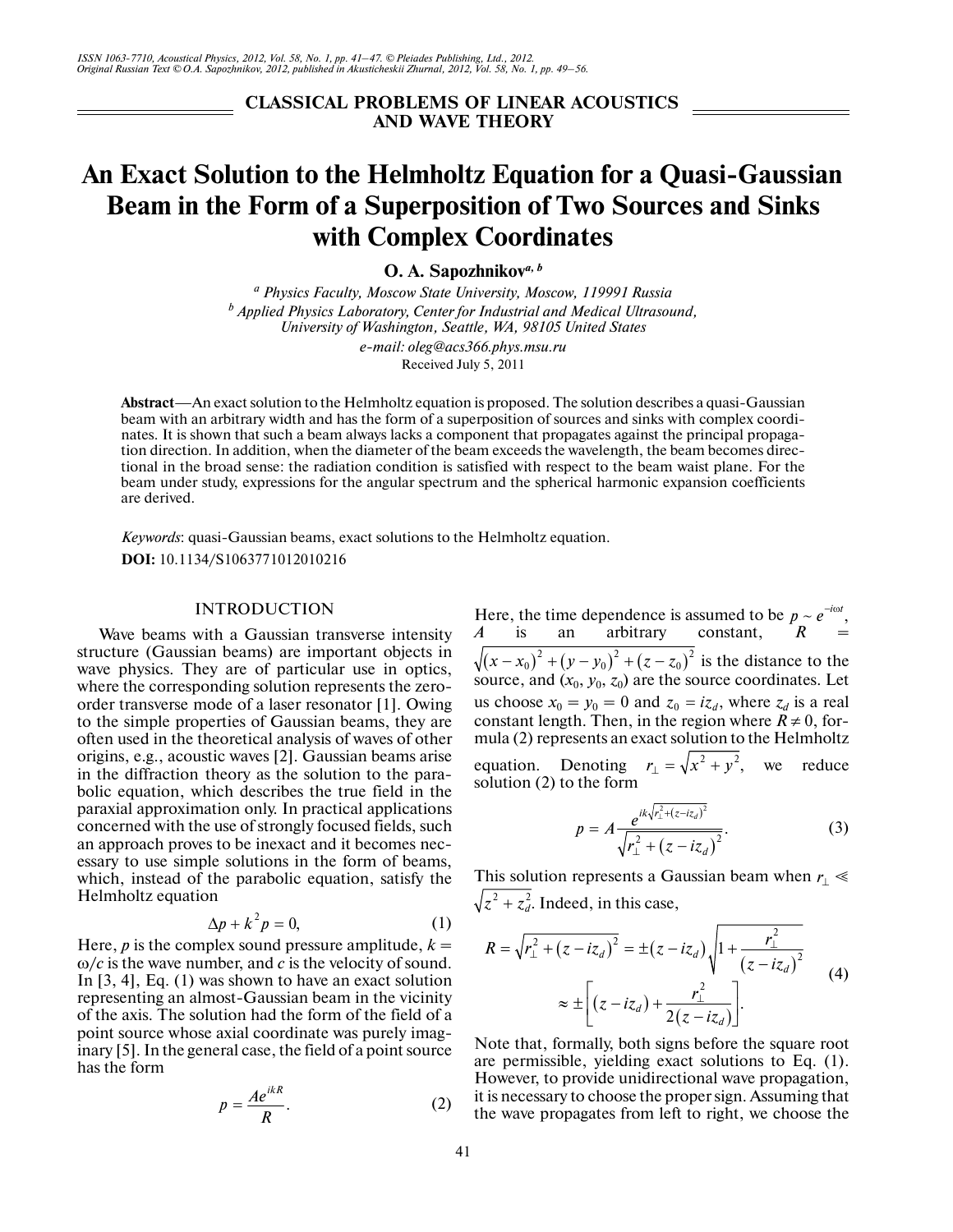upper sign and represent solution (3) in the following approximate form:

$$
p \approx \frac{A}{z - iz_d} \exp\left[ik(z - iz_d) + \frac{ikr_{\perp}^2}{2(z - iz_d)}\right]
$$
  
= 
$$
\frac{p_0}{1 + iz/z_d} e^{ikz} \exp\left(-\frac{r_{\perp}^2/a^2}{1 + iz/z_d}\right),
$$
 (5)

where  $p_0 = iAe^{kz_d}/z_d$ , and  $a = \sqrt{2z_d/k}$ . Solution (5) is nothing but a Gaussian beam with the initial wave amplitude  $p_0$  at the axis and with the transverse radius *a*. The length  $z_d$  introduced above is expressed through *a* as  $p_0 = iAe^{kz_d}/z_d$ , and  $a = \sqrt{2z_d/k}$ .

$$
z_d = ka^2/2 \tag{6}
$$

and has the meaning of the diffraction convergence length of the beam.

It may seem that solution (3) generalizes the parax ial Gaussian beam (5) to the general case and can therefore be used for describing beams with arbitrary divergence. However, this is not the case. Solution (3) possesses a singularity, which makes it inapplicable to the rigorous description of freely propagating beams. Primarily, it should be noted that, at the point Frimarity, it should be noted that, at the point  $(r, z_{\perp}) = (0, z_d)$ , the singularity  $p \to \infty$  occurs. At the same time, in Eq. (2),  $R \rightarrow 0$ ; therefore the corresponding equation is not the homogeneous Helmholtz equation (1), but an equation with a source on the right hand side. A closer analysis shows that solution (3), which has the form of a directional Gaussian beam in the near-axis region, requires the introduction of a cut along the line  $(z = 0, r_{\perp} > z_d)$ , to guarantee the choice

of the necessary branch of the function  $\sqrt{r_\perp^2+\left(z-i z_d\right)^2}$ [6, 7]. The wave is actually transmitted through a cir cular hole with the radius  $z_d$  in a screen positioned at  $z = 0$ . The beam can be considered as a freely propagating one only under the condition that the diameter of the hole is much greater than the beam diameter; i.e., the singularity should be at a large distance from the axis:  $z_d \ge a$ . In view of Eq. (6), this requirement is equivalent to the condition  $ka \geq 2$ , such that the beam diameter should greatly exceed the wavelength. Still, under these conditions, the paraxial approximation is valid. Hence, exact solution (3) shows no advantage over approximate solution (5).

To eliminate the aforementioned drawback of solu tion (3), the introduction of a sink in addition to the point source was proposed in [8], the sink being iden tical in strength to the source and opposite in sign:

$$
p = A
$$
  
\n
$$
\times \frac{\exp\left[ik\sqrt{r_{\perp}^{2} + (z - iz_{d})^{2}}\right] - \exp\left[-ik\sqrt{r_{\perp}^{2} + (z - iz_{d})^{2}}\right]}{\sqrt{r_{\perp}^{2} + (z - iz_{d})^{2}}}
$$
\n
$$
\times \frac{\sin\sqrt{r_{\perp}^{2} + (z - iz_{d})^{2}}}{\sqrt{r_{\perp}^{2} + (z - iz_{d})^{2}}}.
$$
\n(7)

This function has no singularities and, hence, is more suitable for describing a freely propagating beam [6, 9]. Its disadvantage in comparison with the field represented by Eq. (3) is the presence of opposite traveling waves, which only vanish in the wide-aper ture approximation:  $kz_d \geq 1$ .

# A QUASI-GAUSSIAN BEAM AS THE SUPERPOSITION OF THE FIELDS OF TWO COMPLEX SOURCES AND SINKS

The purpose of the present study is to describe a more physical exact solution to the Helmholtz equa tion for a quasi-Gaussian beam. As such a solution, the following expression can be used:

$$
p = p_0 \frac{z_d}{2 \sinh^2(kz_d)} \left[ e^{kz_d} \frac{\sin\left(k\sqrt{r_{\perp}^2 + (z - iz_d)^2}\right)}{\sqrt{r_{\perp}^2 + (z - iz_d)^2}} - e^{-kz_d} \frac{\sin\left(k\sqrt{r_{\perp}^2 + (z + iz_d)^2}\right)}{\sqrt{r_{\perp}^2 + (z + iz_d)^2}} \right].
$$
\n(8)

One can see that Eq. (8) represents a superposition of four solutions of type (3), namely, two source–sink pairs. The factor appearing before the square brackets pairs. The factor appearing before the square brackets<br>is adjusted so as to obtain  $p = p_0$  at  $(z, r_1) = (0, 0)$ . It is important to note that, in Eq. (8), the functions  $\sin R_{\pm}/R_{\pm}$ , where  $R_{\pm} = \sqrt{r_{\perp}^2 + (z \mp iz_d)^2}$ , have no singularities and no branch points; hence, solution (8) is free of the drawbacks inherent in solution (3). Unlike the previously proposed solution (7), Eq. (8) contains the second source–sink pair, which enables the absence of the wave propagating in the opposite  $(-z)$ direction (see below). Note that, when  $kz_d = (ka)^2/2 \ge 1$  all three representations given by Eqs.  $(3)$ ,  $(7)$ , and  $(8)$  take the form of solution  $(5)$  for a Gaussian beam. The distinctions only manifest themselves for  $ka < -1$ . However, precisely this range of values is of interest in describing strongly focused (or strongly divergent) beams. From this point of view, solution (8) seems to be the most attractive one. pressure at the most in describing strongly focused<br>(or strongly divergent) beams. From this point of view,<br>solution (8) seems to be the most attractive one.<br>Figure 1 shows the distribution of the total sound<br>pressure  $\til$ 

Figure 1 shows the distribution of the total sound instant  $t = 0$  (i.e., Re  $p$ ) for different values of the parameter *ka*. In this representation, one can observe the geometry of the wave fronts and the relative char acteristic scales of the beam (the wavelength and the waist radius). One can see that, at  $ka = 1$ , the wave structure barely resembles a directional beam. How ever, as soon as at  $ka = 2$ , the directionality is clearly pronounced, although the waist diameter is smaller than the wavelength. As *ka* increases, the divergence of the beam decreases.

Solution (8) still has a certain disadvantage: strictly speaking, it does not satisfy the condition that the

ACOUSTICAL PHYSICS Vol. 58 No. 1 2012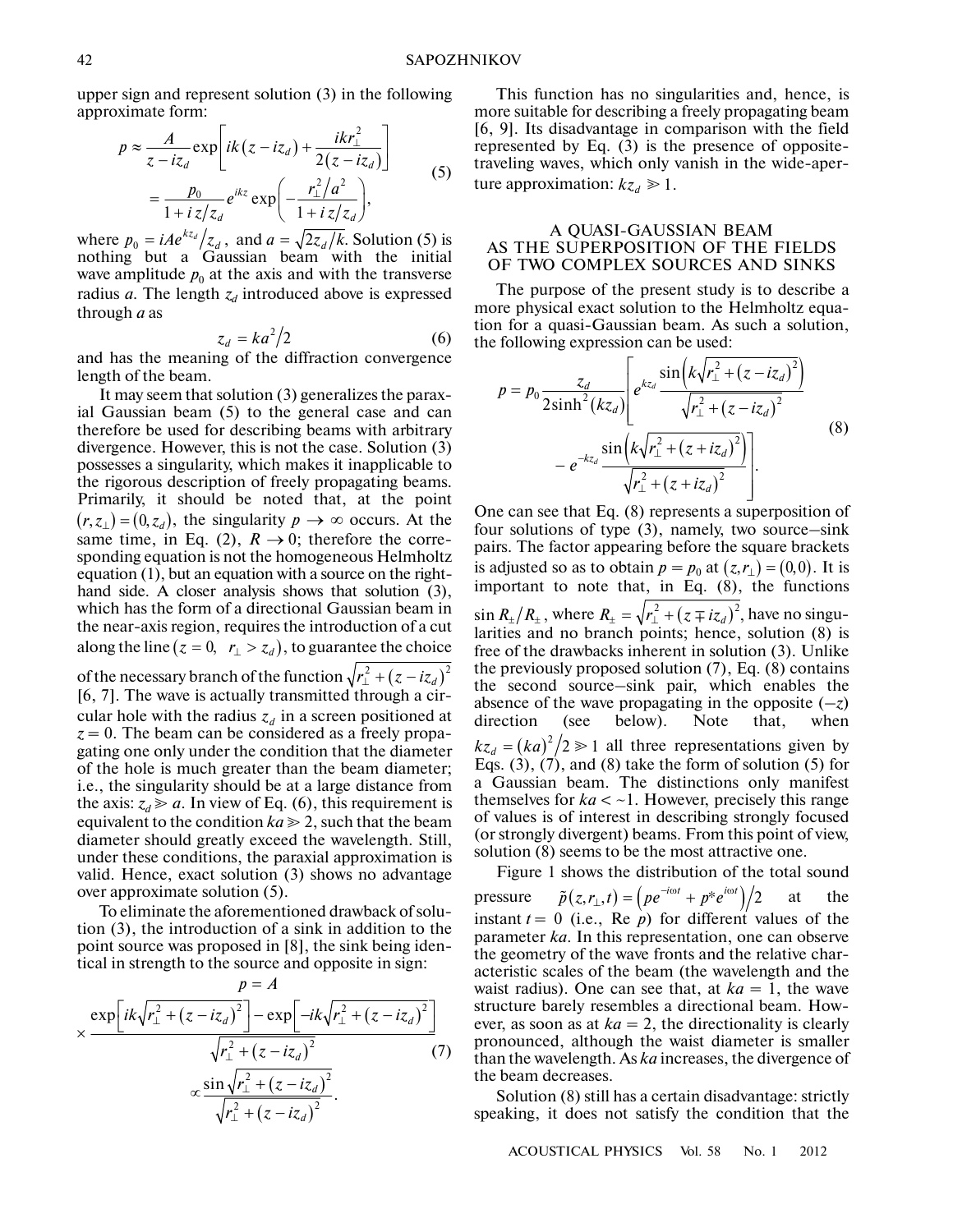

Fig. 1. Instantaneous sound pressure distribution in a quasi-Gaussian beam for a fixed waist radius *a* and different values of the parameter *ka* (indicated above the plots). The complex wave amplitude is described by Eq. (8). The *z* axis is directed from left to right. The shades of grey vary linearly within ±0.2 of the pressure amplitude at the center of the beam waist.

entire wave must propagate from left to right, which is the radiation condition (a similar feature is intrinsic to solution (7)). Indeed, let us consider Eq. (8) at a large distance. Changing to the spherical coordinate system distance. Changing to the spherical coordinate system<br> $r_{\perp} = r \sin \theta$ ,  $z = r \cos \theta$ , we obtain  $R_{\pm}|_{r \to \infty} \to$  $r \mp iz_d \cos \theta$ , which yields

$$
p|_{r\to\infty} = p_0 \frac{z_d}{2i \sinh^2(kz_d)}
$$
  
 
$$
\times \left[ \frac{e^{ikr}}{r} \sinh[kz_d(1+\cos\theta)] - \frac{e^{-ikr}}{r} \sinh[kz_d(1-\cos\theta)] \right].
$$
 (9)

Normalizing the amplitudes of the convergent and divergent waves to the amplitude of the divergent wave at  $\theta = 0$ , we obtain the following directional patterns for the waves  $p_{\infty}^{(\pm)}(\theta) \sim e^{\pm ikr}/r$ :

$$
D_{\pm}(\theta) = \frac{p_{\infty}^{(\pm)}(\theta)}{p_{\infty}^{(\pm)}(0)} = \frac{\sinh[kz_{d}(1 \pm \cos \theta)]}{\sinh(2kz_{d})}.
$$
 (10)

These dependences are shown in Fig. 2 for different values of *ka*. For  $z > 0$  ( $0 \le \theta < 90^{\circ}$ )  $D_{+}(\theta)$  exceeds  $D_{-}(\theta)$ ; for  $z < 0$  (90°  $< \theta \le 180$ °), the opposite situation takes place. This ensures the directionality of the beam. Along the beam axis, we have  $D_+(\pi) = D_-(0) = 0$ , so that, the opposite wave is absent. Thus, in terms of solution (8), the directional ity of the beam near the beam axis is guaranteed for any *ka*. *These*<br>*values*<br>*D*− (θ)

Strictly speaking, the wave field can be considered a directional beam exclusively in case where, for *z* < 0, only the wave of the type  $e^{-ikr}/r$ , arriving from infinity is present for any direction while, for  $z > 0$ , only the receding wave of the type  $e^{ikr}/r$  is present. As one can see, for *ka* < 3, this condition fails: a parasitic opposite wave appears. The physical reason for its appearance is evident: if we consider the beam as the radiation of a source in the form of a large spherical bowl, a small beam waist *a* can only be achieved by increasing the opening angle of the source (i.e., the depth of the  $e^{-ikr}/r$  ,

ACOUSTICAL PHYSICS Vol. 58 No. 1 2012

bowl) up to complete envelopment of the focusing point.

When *ka* increases, as soon as it reaches the values  $ka \geq 3$ , directionality sets in: the parasitic opposite wave almost vanishes. In this case, the function  $D_{\pm}(\theta)$ becomes bell-shaped (i.e., almost Gaussian). Note that the value  $ka \approx 3$ , which marks the beginning of the region where the parasitic opposite wave is negligibly small, corresponds to the beam radius  $a \approx \lambda/2$ . In this case, the beam waist is close to the diffraction limit. Thus, solution (8) represents a directional beam up to the point where the wave diameter is identical to the wavelength.

The relative contribution of the parasitic wave can be characterized by the ratio of its power to the power of the principal wave. For definiteness, let us consider the region  $z > 0$ . Then, according to Eq. (9), in the far zone, the intensities of the principal and parasitic



**Fig. 2.** Directional patterns of the diverging and converging components of solution (8) for different values of the parameter *ka*.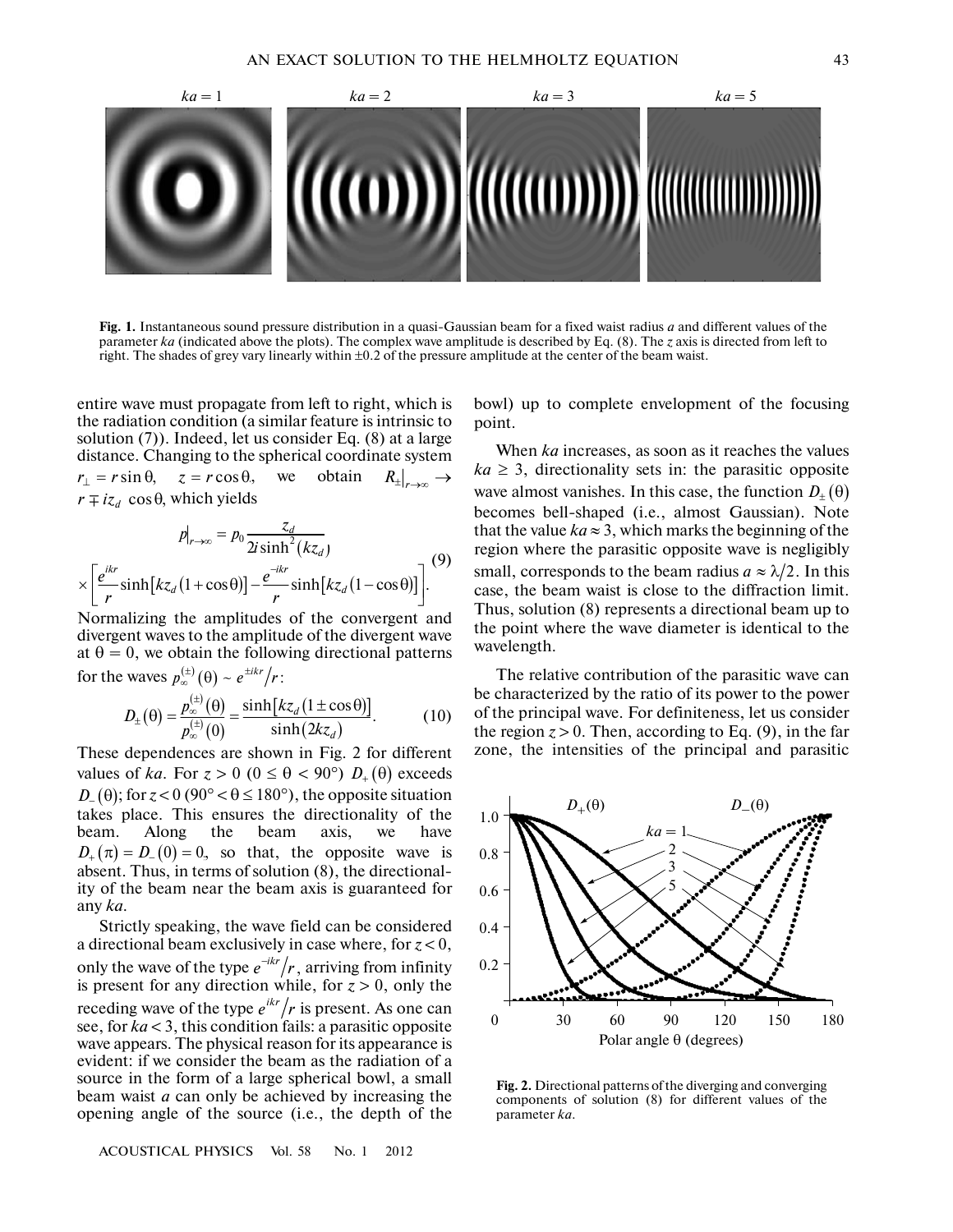

**Fig. 3.** Power ratio between the opposite and direct com ponents of the beam vs. the parameter *ka*.

waves are expressed as  $I_{+|_{r}} = \frac{1}{r} \left| \frac{p_0 z_d}{(z - z_0)^2} \right| \times$  $(kz_d)$ 2  $\frac{1}{2\pi}\left(\frac{p_0z}{2\sinh^2}\right)$  $2\rho c\langle 2\sinh$  $f \rightarrow \infty$  =  $\frac{1}{2\rho c} \left( \frac{p_0 z_d}{2 \sinh^2(kz_d)} \right)$  $I_{\pm}|_{r \to \infty} = \frac{1}{2} \left( \frac{p_0 z}{2} \right)^2$  $\epsilon_{\pm}$ <sub>r→∞</sub> =  $\frac{1}{2\rho c} \left( \frac{p_0 z_d}{2\sinh^2(kz_d)} \right)$  $\mathsf{pc}(\mathsf{2sinh}^2(kz_d))$ 

 $\frac{2[kz_d(1\pm\cos\theta)]}{2}$ . The full powers of these waves  $W_{\pm} = 2\pi r^2 \int_0^{\pi/2} I_{\pm} \sin \theta d\theta$  are as follows:  $\frac{\sinh^2[kz_d(1\pm\cos\theta)]}{r^2}.$ *r*  $\pm \cos \theta$ 

$$
W_{\pm} = \pi a^2 \frac{p_0^2}{32\rho c \sinh^4(kz_d)}
$$
  
\n
$$
\times \begin{cases} \sinh(4kz_d) - \sinh(2kz_d) - 2kz_d \\ \sinh(2kz_d) - 2kz_d \end{cases}
$$
 (11)

Then, the ratio of the powers is

$$
\frac{W_{-}}{W_{+}} = \frac{\sinh(2kz_{d}) - 2kz_{d}}{\sinh(4kz_{d}) - \sinh(2kz_{d}) - 2kz_{d}}.
$$
\n(12)  
\nFigure 3 shows the dependence of  $W_{-}/W_{+}$  on the

wave size of the waist  $ka = \sqrt{2kz_d}$ . One can see that the fraction of the parasitic power is only noticeable for  $ka < 2$ . At  $ka = 2$ , the fraction of the parasitic power is about 1.5%; for  $ka \geq 3$ , it is less than 0.01%.

The properties of the beam can also be analyzed on the basis of the velocity and pressure distributions at the beam waist, at  $z = 0$ . The complex amplitude of the axial component of particle velocity is determined from the equation of motion:  $v_z = \frac{1}{|I(z)|^2} \frac{\partial p}{\partial r}$ , where  $\rho$  is  $=\frac{1}{ik\varphi c}\frac{\partial p}{\partial z}$ 

the density of the medium. According to solution (8), we have

$$
p|_{z=0} = p_0 \frac{kz_d}{\sinh(kz_d)} \frac{\sinh(k\sqrt{z_d^2 - r_\perp^2})}{k\sqrt{z_d^2 - r_\perp^2}}
$$
  
= 
$$
p_0 \frac{kz_d}{\sinh(kz_d)} \frac{\sin(k\sqrt{r_\perp^2 - z_d^2})}{k\sqrt{r_\perp^2 - z_d^2}},
$$
 (13)



**Fig. 4.** Transverse distribution of the sound pressure ampli tude for different values of  $ka$  at the distances  $z = 0$  and  $z = z_d$ .

$$
v_{z|_{z=0}} = -\frac{p_0}{\rho c \sinh^2(kz_d)} \frac{(kz_d)^2}{(k\sqrt{z_d^2 - r_\perp^2})^2}
$$

$$
\times \left[ \frac{\sinh(k\sqrt{z_d^2 - r_\perp^2})}{k\sqrt{z_d^2 - r_\perp^2}} - \cosh(k\sqrt{z_d^2 - r_\perp^2}) \right] = \frac{p_0}{\rho c \sinh^2(kz_d)}
$$
(14)
$$
\times \frac{(kz_d)^2}{(k\sqrt{r_\perp^2 - z_d^2})^2} \left[ \frac{\sin(k\sqrt{r_\perp^2 - z_d^2})}{k\sqrt{r_\perp^2 - z_d^2}} - \cos(k\sqrt{r_\perp^2 - z_d^2}) \right].
$$

Here, two possible forms of expressions are presented: the first is convenient for  $r_{\perp} \leq z_d$ , and the second for One can see that the sound pressure and the axial velocity component are described by real func tions so that the plane  $z = 0$  coincides with the plane of the phase front. The acoustic power *W* transmitted through the cross section  $z = 0$  is identical to the integral of the intensity  $I = \text{Re} \left( p v_z^* \right) \middle/ 2$  over the cross sec $r_{\perp} > z_d$ .

tion area. Using Eqs.  $(13)$  and  $(14)$ , we obtain

$$
W = \frac{\pi a^2 p_0^2 \cosh(kz_d)}{4\rho c \sinh(kz_d)}.
$$
 (15)

From Eqs. (11) and (15), we derive

$$
W = W_+ - W_-, \tag{16}
$$

which should be expected according to the law of con servation of energy.

How much is the term "quasi-Gaussian beam" jus tified in application to the beam described by Eq. (8)? The answer to this question is given by Fig. 4, where the transverse distribution of the wave amplitude is shown at the beam waist (at  $z = 0$ ) and at the distance identical to the diffraction length  $(z = z_d)$ . One can see

ACOUSTICAL PHYSICS Vol. 58 No. 1 2012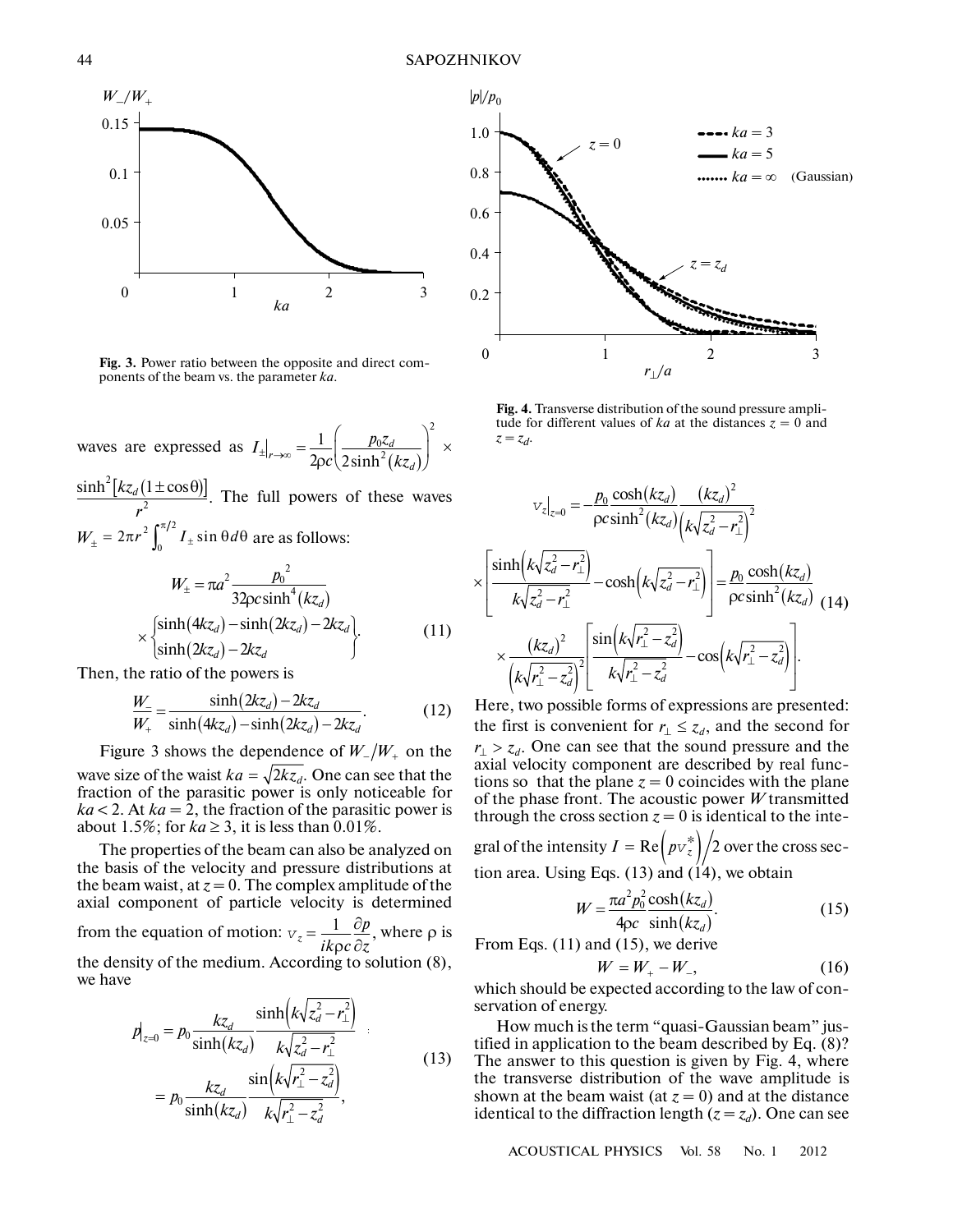that, for  $ka = 3$ , a small deviation from the exact Gaussian distribution is noticeable, whereas, for large val ues of *ka*, the beam profile is barely distinguishable from the Gaussian one.

As it was noticed above, for *ka* < 3, the beam ceases being directional. In the limit  $ka \rightarrow 0$ , Eq. (8) takes the form

$$
p|_{ka \leq 1} \approx p_0 \left\{ \frac{\sin kr}{kr} + i \cos \theta \left[ \frac{\sin kr}{(kr)^2} - \frac{\cos kr}{kr} \right] \right\}.
$$
 (17)

From this form, the wave field represents a superposi tion of monopole and dipole standing waves. The dipole component imparts a certain directionality to the wave but is insufficient to eliminate the standing wave property. Note that the wave structure described by Eq. (17) does not depend on *a*. The characteristic size of the waist proves to be on the order of the wave length and is therefore determined by the diffraction limit.

## REPRESENTATION OF THE BEAM AS A SUPERPOSITION OF PLANE WAVES

In calculations, it is sometimes convenient to describe the beam by expanding the solution in plane waves. Any solution to the Helmholtz equation (1) can be represented in the form of a superposition of plane waves with different propagation directions:

$$
p(\mathbf{r}) = \int_{0}^{2\pi} d\varphi \int_{0}^{\pi} d\theta \sin \theta \Pi(\theta, \varphi) e^{i\mathbf{k}\mathbf{r}},
$$
 (18)

where  $\Pi(\theta, \varphi)$  characterizes the wave amplitudes and the wave vectors **k** are defined by the angles  $\theta$  and  $\phi$  of the spherical coordinate system:  $\mathbf{k} = k(\sin\theta\cos\varphi,$  $\sin \theta \sin \varphi$ ,  $\cos \theta$ ). Let the radius vector of the observation point be also determined in the spherical coordi nate system:  $\mathbf{r} = r(\sin \theta_0 \cos \phi_0, \sin \theta_0 \sin \phi_0, \cos \theta_0),$ Then, calculating the integral in the limit  $r \rightarrow \infty$  by the stationary phase method, we obtain the relation between  $\Pi(\theta, \varphi)$  and the behavior of the wave at long distances:

$$
p(r, \theta, \varphi)|_{r \to \infty}
$$
  
=  $2\pi \frac{\Pi(\theta, \varphi)e^{ikr} - \Pi(\pi - \theta, \varphi + \pi)e^{-ikr}}{ikr}$ . (19)

Comparing this equation with asymptotics (9), we obtain

$$
\Pi(\theta,\varphi) = p_0 \frac{kz_d}{4\pi} \frac{\sinh[kz_d(1+\cos\theta)]}{\sinh^2(kz_d)} = G(\cos\theta). \tag{20}
$$

Owing to the axial symmetry, the function  $\Pi(\theta, \varphi) =$  $G(\cos\theta)$  proves to be independent of the polar angle. Therefore, the integral with respect to  $\varphi$  in Eq. (18)

ACOUSTICAL PHYSICS Vol. 58 No. 1 2012

yields the Bessel function and the aforementioned expansion takes the form

π

$$
p(r_{\perp},z) = 2\pi \int_{0}^{\pi} d\theta \sin \theta G(\cos \theta) J_{0}(kr_{\perp} \sin \theta) e^{ikz \cos \theta}
$$
 (21)

Let us also consider the field representation in terms of the angular spectrum determined in the plane  $z = 0$ . With respect to this plane, beams with two propagation directions are present: beams propagating to the right and to the left. Hence, the angular spectrum expansion has two components:

$$
p(r_{\perp}, z) = \frac{1}{2\pi} \int_{0}^{\infty} \left[ F_{+}(k_{\perp}) e^{iz\sqrt{k^{2} - k_{\perp}^{2}}} + F_{-}(k_{\perp}) e^{-iz\sqrt{k^{2} - k_{\perp}^{2}}} \right]_{(22)}
$$
  
 
$$
\times J_{0}(k_{\perp}r_{\perp}) k_{\perp} dk_{\perp},
$$
  
where  $F_{+}(k_{\perp})$  and  $F_{-}(k_{\perp})$  are the spectral amplitudes

of the direct and opposite beams, respectively. To determine these amplitudes, we rearrange Eq. (21) by separating the integration interval in two parts and separating the integration interval in two part<br>introducing the integration variable  $k_{\perp} = k \sin \theta$ .

$$
p(r_{\perp}, z) = \frac{2\pi}{k} \int_{0}^{k} \left[ G\left(\frac{\sqrt{k^2 - k_{\perp}^2}}{k}\right) e^{iz\sqrt{k^2 - k_{\perp}^2}} \right] e^{iz\sqrt{k^2 - k_{\perp}^2}} + G\left(-\frac{\sqrt{k^2 - k_{\perp}^2}}{k}\right) e^{-iz\sqrt{k^2 - k_{\perp}^2}} \left[\frac{J_0\left(k_{\perp}r_{\perp}\right)k_{\perp}dk_{\perp}}{\sqrt{k^2 - k_{\perp}^2}} \right].
$$
\n(23)

Comparing Eqs. (22) and (23), we obtain

$$
F_{\pm}(k_{\perp}) = \begin{cases} \left(\frac{2\pi}{k}\right)^{2} \frac{G\left(\pm\sqrt{1-k_{\perp}^{2}/k^{2}}\right)}{\sqrt{1-k_{\perp}^{2}/k^{2}}}, & k_{\perp} \leq k, \\ 0, & k_{\perp} > k \end{cases}
$$
 (24)  
For  $k_{\perp} > k$ , both amplitudes  $F_{+}(k_{\perp})$  and  $F_{-}(k_{\perp})$  are

identical to zero. Consequently the inhomogeneous (attenuating) components of the spectrum are absent, as one would expect in view of the absence of sources in the plane  $z = 0$ . In particular, for the quasi-Gaussian beam under study, under the condition that  $0 \leq k_{\perp} \leq k$ , we obtain

$$
F_{\pm}(k_{\perp}) = \frac{p_0 \pi z_d}{\sinh^2(kz_d)} \frac{\sinh\left[z_d\left(k \pm \sqrt{k^2 - k_{\perp}^2}\right)\right]}{\sqrt{k^2 - k_{\perp}^2}}.
$$
 (25)  
Note that, since  $v_z = (ik\rho c)^{-1} \partial p/\partial z$ , the angular

spectra of the axial component of particle velocity are obtained from the pressure spectra  $F_{\pm}(k_+)$  by multiplying by  $\pm \sqrt{k^2 - k_1^2/(k\rho c)}$ . The dependencies of the spectral velocity amplitudes plotted for the opposite and direct waves  $F_{\pm}(k_{\perp})$  within the interval  $0 \leq k_{\perp} \leq k$ reproduce the plots shown in Fig. 2 for  $D_{\pm}(\theta)$  within the interval  $0 \le \theta \le 90^\circ$ . Therefore, for  $ka \ge 3$ , the contribution of the opposite wave to the angular spectrum can be ignored.  $\pm \sqrt{k^2 - k_\perp^2/(k\rho c)}$ .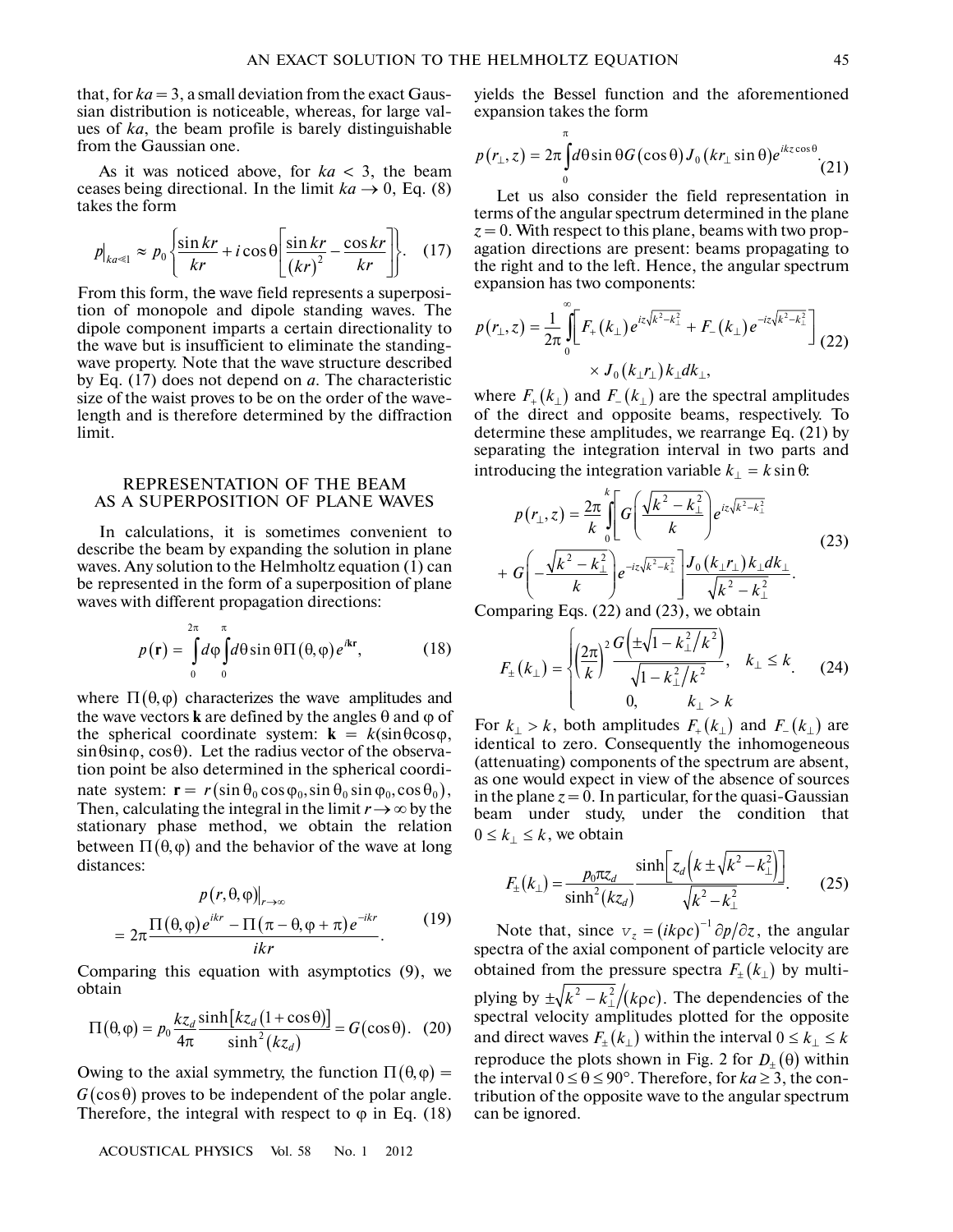

**Fig. 5.** Normalized spherical harmonic amplitudes *gn* (cir cles) vs. the harmonic number *n* for different values of *ka*.

## REPRESENTATION OF THE BEAM AS A SUPERPOSITION OF SPHERICAL **HARMONICS**

In addition to the above expansion of beam (8) in plane waves with different propagation directions, in some cases it may be useful to represent the beam in the form of an expansion in spherical harmonics. To determine the corresponding expansion, let us use the addition theorem for the Bessel functions [10]:

$$
\frac{\sin W}{W} = \pi \sum_{n=0}^{\infty} \left( n + \frac{1}{2} \right) P_n(\cos \theta) \frac{J_{n+1/2}(\xi)}{\sqrt{\xi}} \frac{J_{n+1/2}(\varsigma)}{\sqrt{\varsigma}}, \quad (26)
$$

where  $W = \sqrt{\xi^2 + \varsigma^2} - 2\xi\varsigma\cos\theta$  and all the variables are assumed to be complex in the general case; the sign before the root is chosen so that, for  $\zeta \to 0$  the root is positive. In terms of the spherical Bessel functions  $j_n(x) = \sqrt{\pi/2x} \times J_{n+1/2}(x)$ , Eq. (26) takes the form  $W = \sqrt{\xi^2 + \varsigma^2 - 2\xi\varsigma\cos\theta}$ 

$$
\frac{\sin W}{W} = \sum_{n=0}^{\infty} (2n+1) P_n(\cos \theta) j_n(\xi) j_n(\zeta). \tag{27}
$$

Let  $\xi = kr$ , and  $\zeta = ikz_d$ . Then, we obtain

$$
\frac{\sin\left[k\sqrt{r_{\perp}^{2} + (z \mp iz_{d})^{2}}\right]}{\sqrt{r_{\perp}^{2} + (z \mp iz_{d})^{2}}}
$$
\n
$$
= k \sum_{n=0}^{\infty} (2n+1) P_{n}(\cos\theta) j_{n}(kr) j_{n}(\pm iz_{d}).
$$
\n(28)

A spherical Bessel function of a purely imaginary argu ment is expressed through the Infeld function of a real positive argument: A spherical Bessel function of a purely imaginary argument is expressed through the Infeld function of a real positive argument:  $j_n(ix) = i^n \sqrt{\pi/2x} I_{n+1/2}(x)$ ,  $j_n(-ix) = (-1)^{n+1} i^n \sqrt{\pi/2x} I_{n+1/2}(x)$ . Taking this into account, we arrive at the desired representation of the  $j_n(ix) = i^n \sqrt{\pi/2x} I_{n+1/2}(x)$ ,

quasi-Gaussian beam (8) under study in the form of a spherical harmonic expansion:

$$
p = p_0 \sum_{n=0}^{\infty} i^n (2n+1) g_n(kz_d) j_n(kr) P_n(\cos \theta), \quad (29)
$$

where

$$
g_n(x) = \frac{1 - (-1)^n e^{-2x}}{\left(1 - e^{-2x}\right)^2} \varsigma_n(x),\tag{30}
$$

$$
\varsigma_n(x) = e^{-x} \sqrt{2\pi x} I_{n+1/2}(x).
$$
 (31)

Note that series (29) converges everywhere. The<br>eld functions of a half-integer argument are<br>ressed through an exponential function [10]. In<br>ticular, for subscripts of the function  $\zeta_n(x)$ , we have Infeld functions of a half-integer argument are expressed through an exponential function [10]. In particular, for subscripts of the function  $\zeta_n(x)$ , we have  $\zeta_0(z) = 1 - e^{-2z}, \ \zeta_1(z) = 1 - z^{-1} + e^{-2z} (1 + z^{-1}).$  Other functions can be expressed using the recurrence rela tion  $\varsigma_n(z) = -\varsigma_{n-1}(z)(2n-1)/z + \varsigma_{n-2}(z)$ . However, with an increase in  $n$ , this algorithm becomes unstable; therefore, in numerical calculations, it is more convenient to use the inverse recurrence algorithm: ssed through an exponential function  $\zeta_n$  (<br>  $= 1 - e^{-2z}$ ,  $\zeta_1(z) = 1 - z^{-1} + e^{-2z} (1 + z)$ <br>
ions can be expressed using the recur<br>  $\zeta_n(z) = -\zeta_{n-1}(z)(2n-1)/z + \zeta_{n-2}(z)$ .  $\varsigma_{n-1}(z) = \varsigma_n(z)(2n+1)/z + \varsigma_{n+1}(z).$ 

The dependence of the relative harmonic ampli tudes  $g_n$  on their number is shown in Fig. 5 for different values of *ka*. The coefficients *gn* decrease with increas ing *n* by varying from  $g_0 = 1$  to approximately zero for  $n > 5ka$ . This means that, at  $ka \sim 1$ , in expansion (29) it is sufficient to take into account a relatively small number of series terms, which is convenient for calcu lations. For wide beams  $(ka \ge 1)$ , with allowance for the asymptotics  $I_{n+1/2}(x \ge n) \approx e^x/\sqrt{2\pi x}$  at  $x = kz_d \rightarrow \infty$ , we obtain  $g_n(kz_d) \rightarrow 1$ , which should be expected in the case of a plane wave [10].

Let us consider the behavior of the solution in the form of series (29) in the limit  $ka \rightarrow 0$ . For this purpose, we use the fact that, for small argument values, the Infeld function is expressed as  $I_v(x)|_{z\to 0} \to$  $(x/2)^{v}/\Gamma(v+1)$ , where  $\Gamma(\ldots)$  is the gamma function [10]. This suggests that  $\varsigma_n(x)|_{x\to 0} \to$  $2x^{n+1}/[1 \times 3 \times 5 \times ... \times (2n+1)]$ . Therefore, according to Eq. (30),  $g_0(0) = 1$ ,  $g_1(0) = 1/6$ ,  $g_{n \ge 2}(0) = 0$ , and in the limit  $ka \rightarrow 0$ , series (29) contains only two terms and, as one would expect, takes the form of Eq. (17).

It is also of interest to study the behavior of series (29) in the far field. Note that, since the series coeffi cients  $(2n+1)g_n(kz_d)$  tend to zero when  $n \to \infty$ , the series actually contains a finite number of terms (see Fig. 5). This means that, when  $r \rightarrow \infty$ , for all the Bessel functions  $j_n(kr)$  involved in the series, one can assume